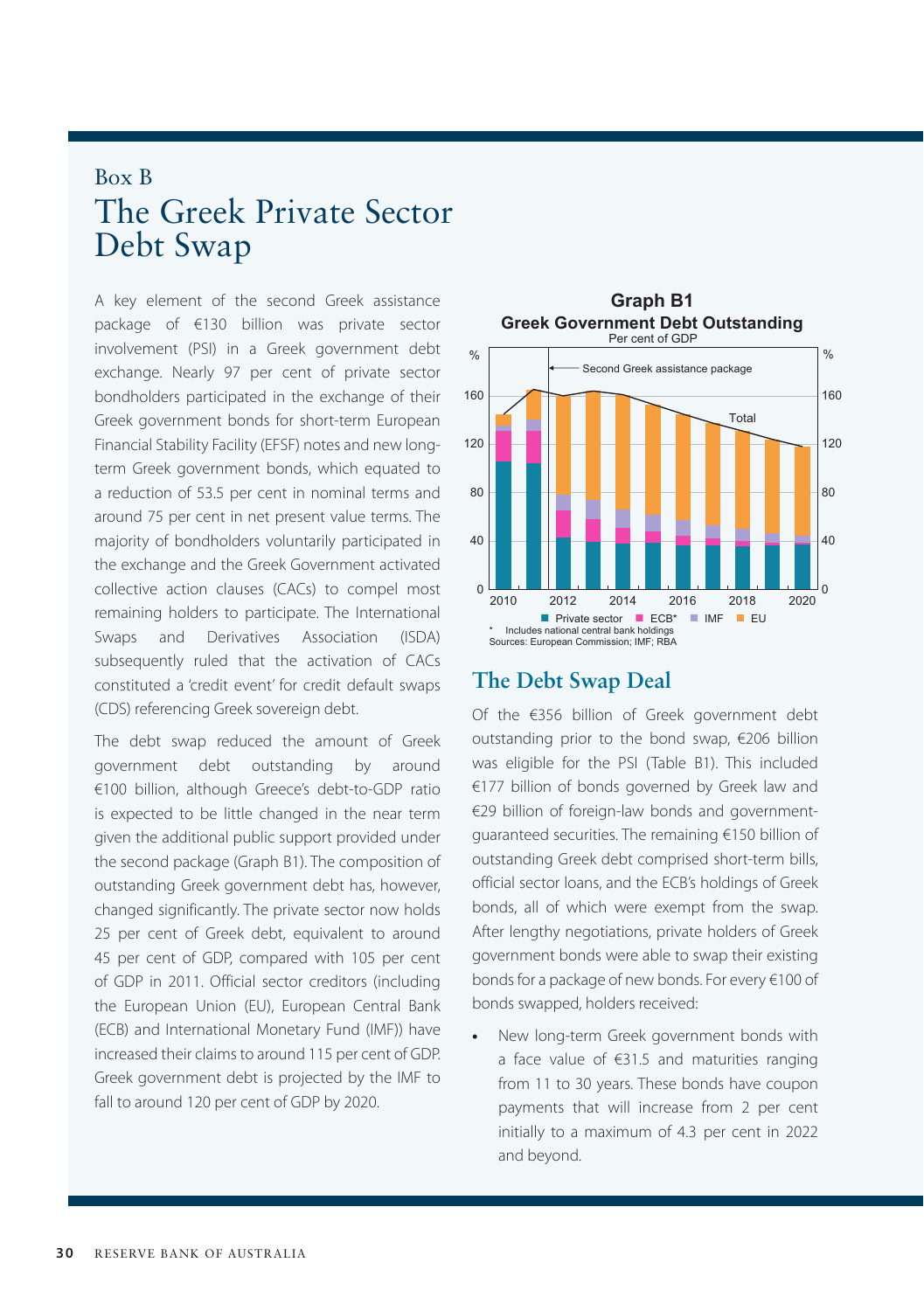#### **Table B1: Greek Government Debt Holdings**

As at end 2011

|                                     | $\epsilon$ billion | Share of total<br>Per cent |
|-------------------------------------|--------------------|----------------------------|
| <b>Total</b>                        | 356                |                            |
| of which:                           |                    |                            |
| PSI eligible                        | 206                | 58                         |
| - Greek law bonds                   | 177                | 50                         |
| - Foreign-law bonds and government- |                    |                            |
| quaranteed securities               | 29                 | 8                          |
| Other                               | 150                | 42                         |
| - ECB bond holdings                 | 57                 | 16                         |
| $-$ FU loans                        | 53                 | 16                         |
| $-$ IMF loans                       | 21                 | 6                          |
| - Bills and other                   | 19                 | 5                          |

Sources: European Commission; RBA

- **•** €15 in short-term EFSF notes.
- **•** Detachable GDP-linked securities, which provide an additional coupon payment should future Greek GDP exceed current projections.

Around 85 per cent of eligible holders of bonds governed by Greek law agreed to participate in the debt swap. The Greek Government then activated CACs that had been retroactively inserted into the contracts for these bonds, compelling the remaining Greek law bondholders also to participate. In addition, more than 70 per cent of foreign-law bondholders have taken part, increasing the overall participation rate in the bond swap to 97 per cent. The participation rate was at the upper end of market expectations, and alleviated earlier concerns that the PSI may not be successful and that Greece would therefore not receive the additional official assistance.

The net present value loss accepted by private sector bondholders was around 75 per cent based on market pricing immediately following the bond exchange, although the losses will have varied

according to the exact bond that investors held prior to the exchange. New Greek government bonds began trading in mid March at yields of around 18 per cent and have since risen to around 20 per cent, noticeably above yields on bonds issued by other euro area governments that have received EU/IMF assistance packages (Graph B2).